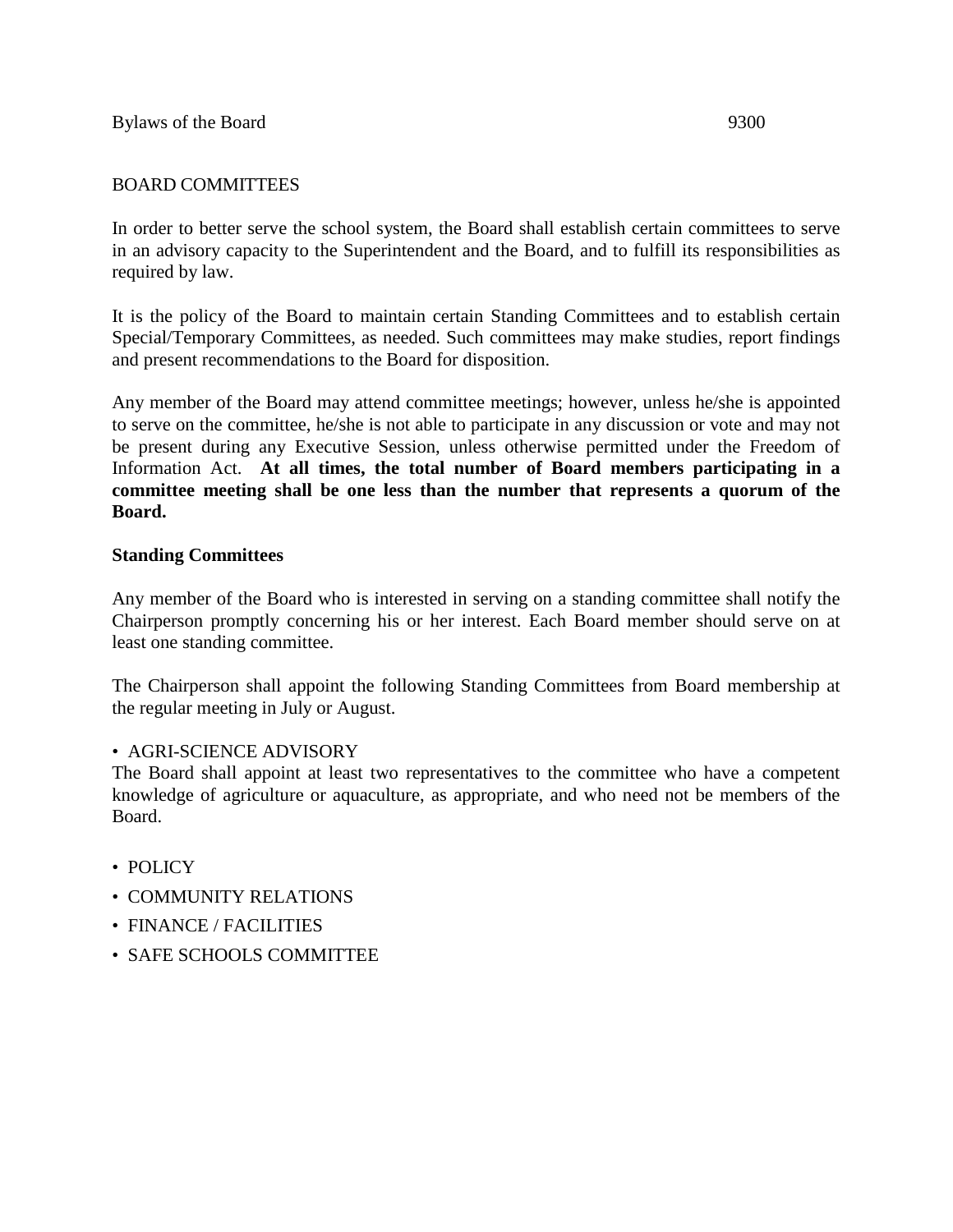#### **Ad Hoc Committees**

Ad Hoc committees shall be established by the Board or Board Chairperson, whenever advisable, to address specific issues and projects. These committees may include members of the staff and/or community who are able to provide expertise.

The purpose and duties of each Ad Hoc committee shall be outlined at the time the committee is appointed. Such committees shall be dissolved upon completion of the assigned task or upon motion by the Board.

Ad Hoc Committees can include, but are not limited to:

- BLOSS SCHOLARSHIP
- ENROLLMENT / TRANSPORTATION
- SICK LEAVE BANK
- NEGOTIATIONS & PENSION
- CABE & EDUCATION CONNECTION ADVISORY
- NONNEWAUG HIGH SCHOOL BUILDING COMMITTEE

#### **Conduct of Committee Business**

So that Board Committees shall operate in a consistent and effective manner, the following standards shall apply:

- 1. Committees shall plan to meet once a month. Additional meetings may be called by the Committee Chairperson whenever he/she deems necessary, or upon a request of two committee members.
- 2. All committees of the Board of Education shall follow the provisions of the Freedom of Information Act as required by statute.
- 3. Committee meetings shall have a written agenda, prepared by the Committee Chairperson and the Superintendent or his/her designee; and posted at least twenty-four hours before the meeting. The agenda shall include all assignments as may be directed by the Board.
- 4. The proceedings of all Committee meetings shall be recorded and distributed to Board members in a timely manner.
- 5. Recommendations to be considered for Board action, as determined by a vote of the committee members present, shall be placed on the agenda of a regular Board meeting as a formal motion.
- 6. All committee meetings shall be open to the public; however, an executive session may